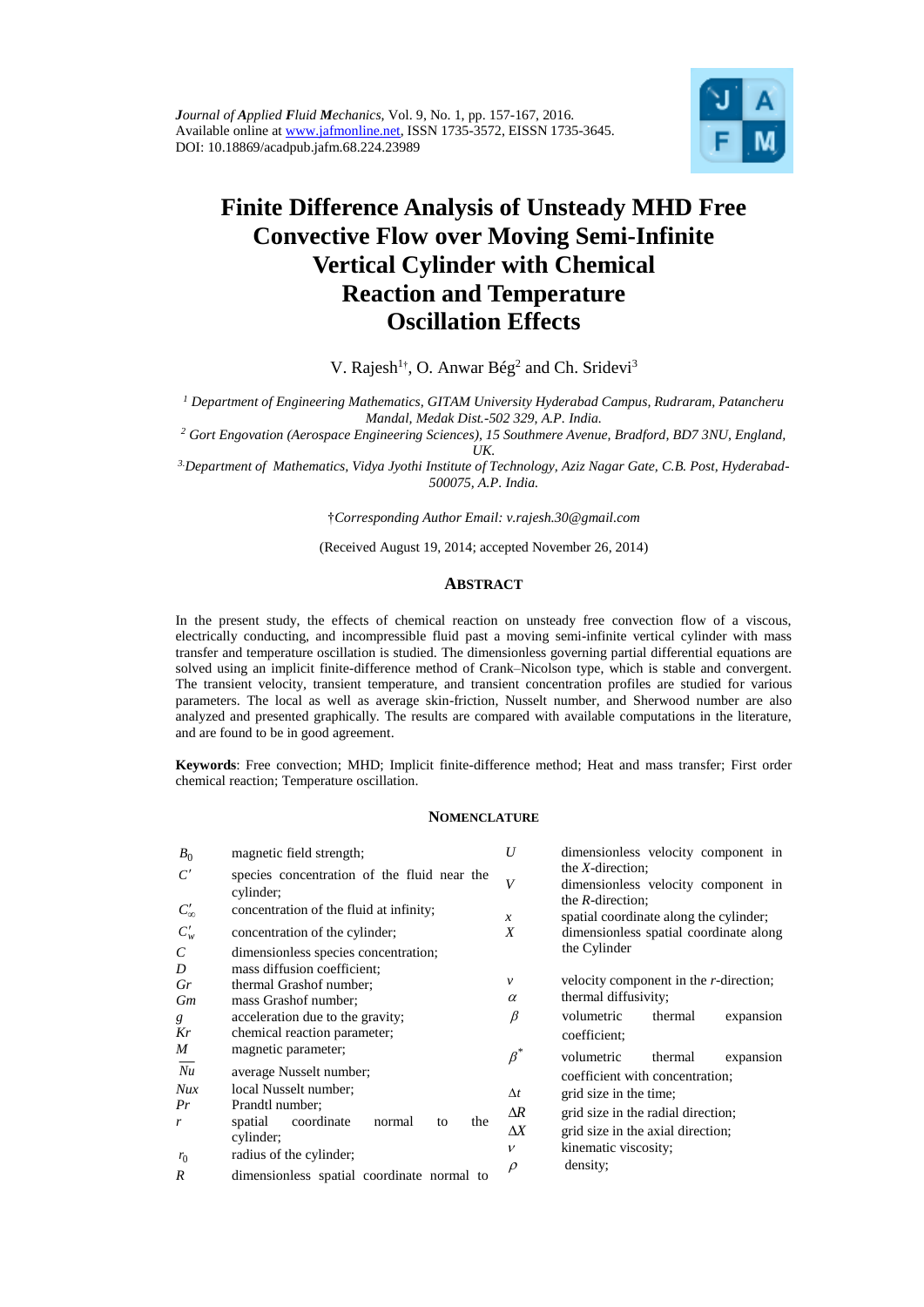|                  | the cylinder;                               | $\sigma$      | electrical conductivity of the fluid;   |
|------------------|---------------------------------------------|---------------|-----------------------------------------|
| Sc               | Schmidt number;                             | $\tau_{x}$    | dimensionless local skin-friction;      |
| $\overline{Sh}$  | average Sherwood number;                    | $\bar{\tau}$  | dimensionless average skin-friction;    |
| Sh,              | local Sherwood number;                      | $\omega'$     | frequency of oscillation;               |
| T'               | temperature of the fluid near the cylinder; | $\omega$      | dimensionless frequency of oscillation. |
| $T'_{\infty}$    | temperature of the fluid at infinity;       |               |                                         |
|                  | temperature of the cylinder;                |               | <b>Subscripts</b>                       |
| $T'_{w}$         |                                             | W             | conditions on the wall:                 |
| T                | dimensionless temperature;                  | $\infty$      | free stream condition:                  |
|                  | time:                                       | l             | grid point along the X-direction;       |
|                  | dimensionless time;                         | $\mathcal{I}$ | grid point along the $R$ -direction.    |
| $\boldsymbol{u}$ | velocity component in the $x$ -direction;   |               | <b>Superscript</b>                      |
|                  |                                             | k             | time step level.                        |

## **1. INTRODUCTION**

Unsteady oscillatory free convective flows play an important role in chemical engineering, turbomachinery, and aerospace technology. The rise of such flows is due to unsteady motion of either the boundary or the boundary temperature. Besides, the unsteadiness may also be due to the oscillatory free stream velocity or temperature. The phenomenon of heat and mass transfer is also very common in chemical process industries such as food processing and polymer production. Also the study of magneto hydrodynamics (MHD) incompressible viscous flows has many important engineering applications in devices such as MHD power generators, cooling of nuclear reactors, geothermal systems, aerodynamic processes, and heat exchange designs. Hossain (1988) solved the problem of simultaneous heat and mass transfer in two-dimensional (2D) free convection from a semi-infinite vertical plate. An integral method was used to find a solution for zero wall velocity with the small amplitude oscillatory wall temperature.

Several authors have studied the natural convection boundary layer flow of an electrically conducting fluid in the presence of a magnetic field. Emerly-Ashly (1963) presented the effect of a magnetic field upon the free convection of conducting fluids. An exact solution for the MHD flow between two rotating cylinders under a radial magnetic field was studied by Arora and Gupta (1972). Kumari and Nath (1999) studied the development of asymmetric flow of a viscous electrically conducting fluid in the forward stagnation point region of a 2D body and over a stretching surface with an applied magnetic field when the external stream or the stretching surface was set into impulsive motion from rest. The mass transfer effects on the flow past a vertical oscillating plate with variable temperature were given by Soundalgekar *et al*. (1994). It was observed that the skin friction increased with an increase in *ωt*. Shankar and Krishan (1997) presented the effect of mass transfer on the MHD flow past an impulsively started infinite vertical plate. Soundalgekar *et al*. (1995) studied the effects of mass transfer on the flow past an oscillating infinite vertical plate with a constant heat flux. They showed that the skin friction for air

on the wall: condition: long the *X*-direction; long the *R*-direction. **Superscript** *k* time step level.

increased with the decrease in the molecular diffusivity of the species concentration when *ωt < π/*4.

The situation, when the surface temperature on the vertical plate oscillates with the stream wise coordinate, has been investigated by many authors (Yang *et al*. (1982), Na (1978), Kao (1976), and Rees (1997)).

Rees (1997) studied, both numerically and analytically, the situation when the sinusoidal surface temperature oscillated about a constant mean value which was held above the ambient temperature of the fluid. Das *et al*. (1999) addressed the transient free convection flow past an infinite vertical plate with a periodic oscillation of the surface temperature. Li *et al*. (2001) investigated the steady and unsteady free convections from a vertical wall with stream-wise surface temperature oscillation. For small Grashof numbers, they obtained an asymptotic formula for the average Nusselt number by using a perturbation method. Zhang *et al*. (2004) numerically investigated the laminar natural convection on a periodically oscillating vertical flat plate heated at a uniform temperature, in which the temperature of the core fluid was assumed to vary in the vertical direction instead of the horizontal direction. Saeid (2004) investigated the periodic oscillation effect of the surface temperature on the transient free convection from a vertical plate, and showed that increasing the amplitude and frequency of the oscillating surface temperature could decrease the free convection heat transfer from the plate. Ganesan and Loganathan (2001) presented a numerical solution for the transient natural convection flow over a vertical cylinder under the combined buoyancy effect of heat and mass transfer by using an implicit finite difference scheme. Kishore et. al. (2010) presented finite difference analysis of thermal radiation effects on the transient hydromagnetic natural convection flow past a vertical plate embedded in a porous medium with mass diffusion and fluctuating temperature about time at the plate, by taking into account the heat due to viscous dissipation. Loganathan et. al.<br>(2011) presented numerical solutions of  $(2011)$  presented numerical solutions magnetodynamics (MHD) effects on the free convective flow of an incompressible viscous fluid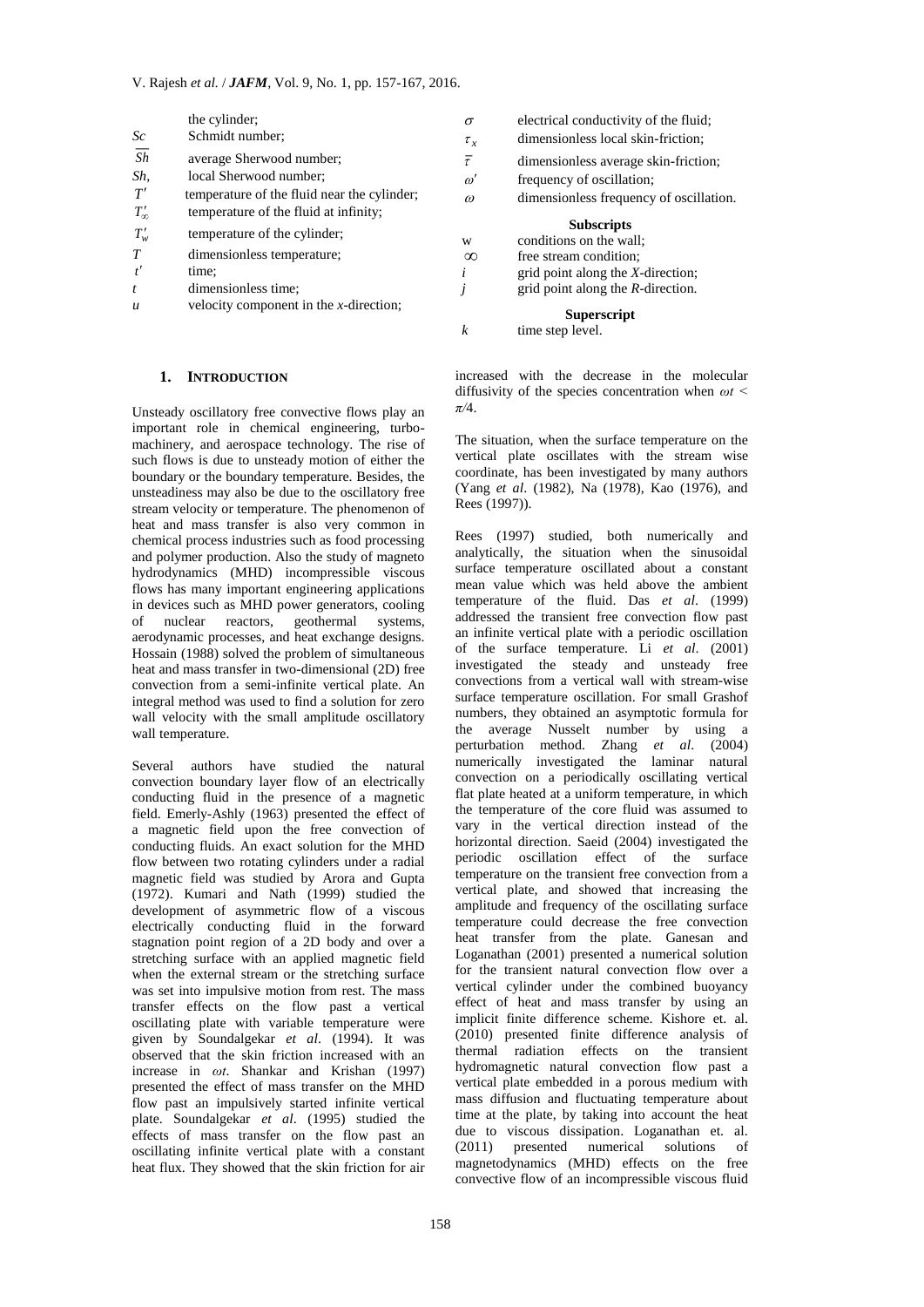past a moving semi-infinite vertical cylinder with temperature oscillation.

However, the present trend in the field of chemical reaction analysis is to give a mathematical model for the system to predict the reactor performance. A large amount of research has been reported in this field. In particular, the study of heat and mass transfer with chemical reaction is of considerable importance in chemical and hydrometallurgical industries. Chemical reaction can be codified as either heterogeneous or homogeneous processes. This depends on whether they occur at an interface or as a single phase volume reaction. A few representative fields of interest in which combined heat and mass transfer with chemical reaction effect play an important role are design of chemical processing equipment, formation and dispersion of fog, distribution of temperature and moisture over agricultural fields and groves of fruit trees, damage of crops due to freezing, food processing and cooling towers. For example, formation of smog is a first order homogeneous chemical reaction. Consider the emission of  $NO<sub>2</sub>$  from automobiles and other smoke-stacks. This NO<sup>2</sup> reacts chemically in the atmosphere with unburned hydrocarbons (aided by sunlight) and produces peroxyacetylnitrate, which forms an envelope of what is termed as 'photochemical smog'. All nature and most chemical fibers possess a shrinking potential, i.e., as soon as they with water and/or warmth come into contact, they change their form and run in. The order of the chemical reaction depends on several factors. The simplest chemical reaction is the first order reaction in which the rate of reaction is directly proportional to the species concentration.

Chambre and Young (1958) have analyzed a first order chemical reaction in the neighbourhood of a horizontal plate. Dass *et al*. (1994) have studied the effect of homogeneous first order chemical reaction on the flow past an impulsively started infinite vertical plate with uniform heat flux and mass transfer. Again, mass transfer effects on moving isothermal vertical plate in the presence of chemical reaction was studied by Dass *et al*. (1999). The dimensionless governing equations were solved by the usual Laplace Transform technique. Muthucumaraswamy and Ganesan (2000) studied the problem of an impulsive motion of a vertical plate with heat flux and diffusion of chemically reactive species. Chamkha and Ahmed (2011) analyzed unsteady mixed convection heat and mass transfer near the stagnation point of a three-dimensional porous body in the presence of magnetic field, chemical reaction and heat source or sink. Bisht *et al*. (2011) investigated the steady incompressible mixed convection boundary layer flow with variable fluid properties and mass transfer inside a cone due to a point sink at the vertex of the cone. Uddin *et al*. (2011) studied the distribution of the chemically reactant solute in the MHD flow of an electrically conducting viscous incompressible fluid over a stretching surface.

Rajesh (2012) studied the effects of mass transfer on flow past an impulsively started infinite vertical plate with Newtonian heating and chemical reaction. Rajesh et. al. (2013) numerically studied radiation and chemical reaction effects on unsteady MHD free convection flow of a dissipative fluid past an infinite vertical plate with Newtonian heating. Recently Choudhury and Das (2014) studied visco-elastic free convective transient MHD flow over a vertical porous plate through porous media in presence of radiation and chemical reaction with heat and mass transfer.

The present study considers the chemical reaction effects on the transient MHD free convective flow of an incompressible viscous electrically conducting fluid past a semi-infinite moving vertical cylinder with temperature oscillation. The governing boundary layer equations along with the initial and boundary conditions are first cast into a dimensionless form, and the resulting equations are then solved by an implicit finite difference method of the Crank-Nicolson type.

## **2. MATHEMATICAL THERMO FLUID DYNAMIC MODEL**

An unsteady, laminar, two-dimensional, combined heat and mass transfer boundary layer flow of a viscous incompressible fluid past a semi-infinite moving vertical cylinder of radius  $r_0$  is considered. The *x*-axis is taken along the axis of the cylinder in the vertically upward direction, and the radial coordinate  $\vec{r}$  is taken along the direction of the magnetic field.  $\mathcal{X}$  and  $\mathcal{Y}$  are mutually perpendicular as shown in Figure 1. The gravitational acceleration *g* is acting downward. Initially, both the cylinder and the fluid are stationary at the same temperature  $T'_{\infty}$  and the same concentration level  $C'_{\infty}$  . They are maintained at the same level for all  $t' \leq 0$ . At time  $t' > 0$ , the cylinder starts moving in the vertical direction with a uniform velocity  $u_0$ . The temperature on the surface of the cylinder is raised to  $T_w'$  and a periodic temperature is assumed to be superimposed on this mean constant temperature of the surface. Also, the concentration on the surface of the cylinder is raised to  $C'_w$ . All the fluid properties are assumed to be constant except the influence of the density variation, which induces the buoyancy force. The effect of viscous dissipation is not considered in the energy equation.

There exists a homogeneous first order chemical reaction between the fluid and species concentration. The system is considered to be axis symmetric. The induced current does not distort the magnetic field. The magnetic field is constant in a direction perpendicular to the cylinder. The coefficient of electrical conductivity is constant and scalar throughout the fluid.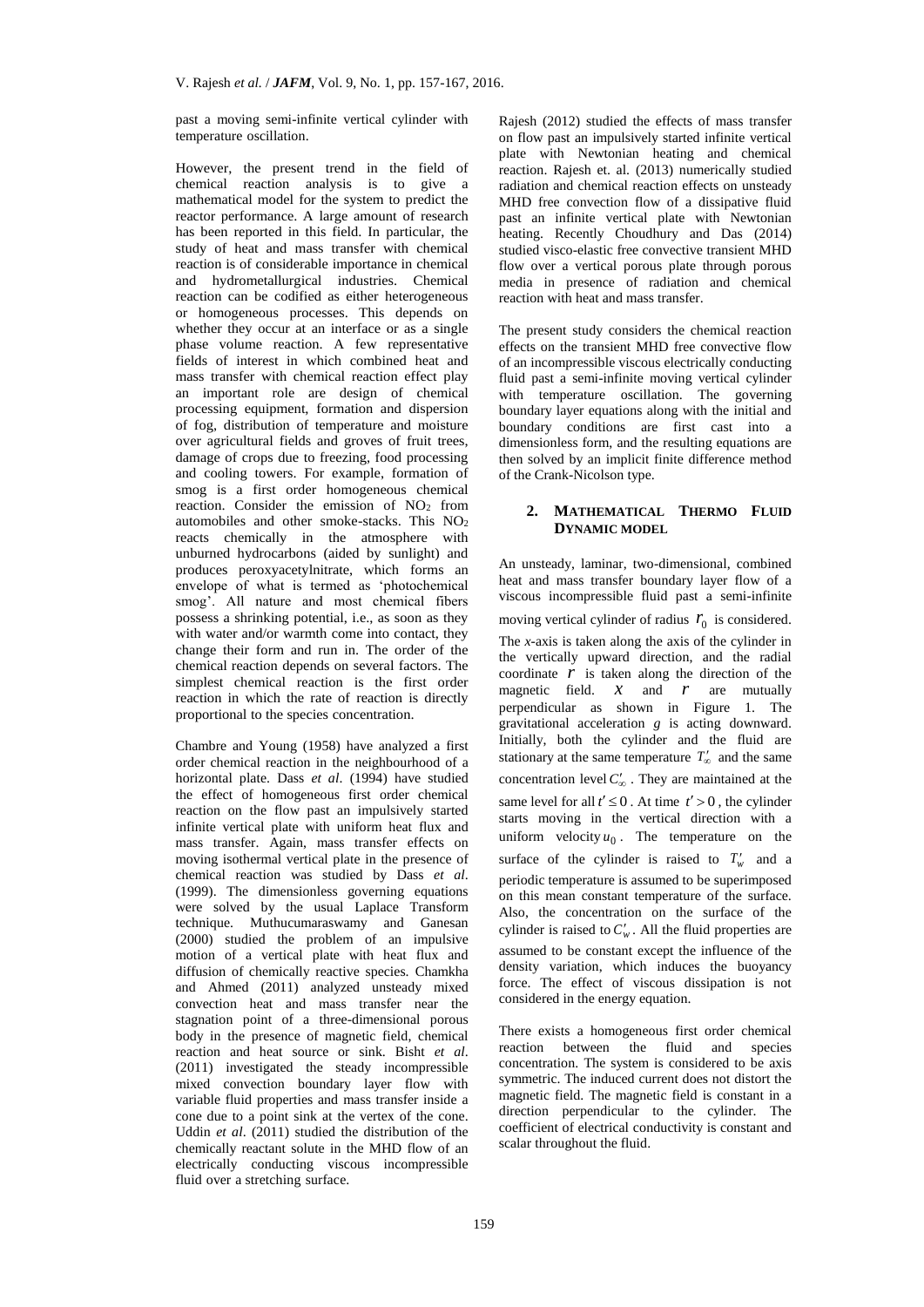

**Fig. 1. The physical model and coordinate system.**

Under the above assumptions and taking the usual Boussinesq approximation into account, the governing equations for continuity, momentum, energy, and concentration are as follows:

$$
\frac{\partial (ru)}{\partial x} + \frac{\partial (rv)}{\partial r} = 0 \tag{1}
$$
\n
$$
\frac{\partial u}{\partial t'} + u \frac{\partial u}{\partial x} + v \frac{\partial u}{\partial r} = g \beta (T' - T'_{\infty})
$$
\n
$$
+ g \beta^* (C' - C'_{\infty}) + \frac{\nu}{r} \frac{\partial}{\partial r} \left( r \frac{\partial u}{\partial r} \right) - \frac{\sigma B_0^2}{\rho} u \tag{2}
$$

$$
\frac{\partial T'}{\partial t'} + u \frac{\partial T'}{\partial x} + v \frac{\partial T'}{\partial r} = \frac{\alpha}{r} \frac{\partial}{\partial r} \left( r \frac{\partial T'}{\partial r} \right)
$$
(3)

$$
\frac{\partial C'}{\partial t'} + u \frac{\partial C'}{\partial x} + v \frac{\partial C'}{\partial r} = \frac{D}{r} \frac{\partial}{\partial r} \left( r \frac{\partial C'}{\partial r} \right)
$$
  
-  $K'_r \left( C' - C'_\infty \right)$  (4)

Equations  $(1)$ – $(4)$  are subjected to the following initial and boundary conditions:

$$
t' \le 0: u = 0, v = 0, T' = T'_{\infty}, C' = C'_{\infty}
$$
  
for all  $x \ge 0$  and  $r \ge 0$   
 $t' > 0: u = u_0, v = 0, C' = C'_{w},$   
 $T' = T'_{w} + (T'_{w} - T'_{\infty})\cos(\omega't') dt = r_0$   
 $u = 0, T' = T'_{\infty}, C' = C'_{\infty}$  at  $x = 0$  and  $r \ge r_0$ 

 $u' \to 0, T' \to T'_{\infty}, C' \to C'_{\infty}$  as  $r \to \infty$  (5) Introduce the following non-dimensional variables and parameters:

$$
X = \frac{xv}{u_0r_0^2}, R = \frac{r}{r_0}, U = \frac{u}{u_0}, V = \frac{vv_0}{v}, \qquad t = \frac{t'v}{r_0^2},
$$
  
\n
$$
T = \frac{T' - T'_\infty}{T'_w - T'_\infty}, \qquad \text{Pr} = \frac{v}{\alpha}, M = \frac{\sigma B_0^2 r_0^2}{\rho v},
$$
  
\n
$$
K_r = \frac{K'_r r_0^2}{v}, \omega = \frac{r_0^2 \omega'}{v}, C = \frac{C' - C'_\infty}{C'_w - C'_\infty}, Sc = \frac{v}{D},
$$
  
\n
$$
Gr = \frac{g \beta r_0^2 (T'_w - T'_\infty)}{u_0 v}, Gm = \frac{g \beta^* r_0^2 (C'_w - C'_\infty)}{u_0 v}
$$
  
\n(6)

Then, Equations  $(1) - (4)$  can be reduced to the following forms:

$$
\frac{\partial (RU)}{\partial X} + \frac{\partial (RV)}{\partial R} = 0 \tag{7}
$$

$$
\frac{\partial U}{\partial t} + U \frac{\partial U}{\partial X} + V \frac{\partial U}{\partial R} \n= GrT + GmC + \frac{1}{R} \frac{\partial}{\partial R} \left( R \frac{\partial U}{\partial R} \right) - MU
$$
\n(8)

$$
\frac{\partial T}{\partial t} + U \frac{\partial T}{\partial X} + V \frac{\partial T}{\partial R} = \frac{1}{\Pr} \frac{1}{R} \frac{\partial}{\partial R} \left( R \frac{\partial T}{\partial R} \right)
$$
(9)

$$
\frac{\partial C}{\partial t} + U \frac{\partial C}{\partial X} + V \frac{\partial C}{\partial R} \n= \frac{1}{Sc} \frac{1}{R} \frac{\partial}{\partial R} \left( R \frac{\partial C}{\partial R} \right) - K r C
$$
\n(10)

The corresponding initial and boundary conditions in non-dimensional quantities are given by  $t \leq 0$  :  $U = 0, V = 0, T = 0, C = 0$ 

for all  $X$  and  $R$ 

$$
t > 0: U = 1, V = 0, T = 1 + \cos(\omega t),
$$
  
\n
$$
C = 1 \text{ at } R = 1
$$
  
\n
$$
U = 0, T = 0, C = 0 \text{ at } X = 0
$$
  
\n
$$
U \rightarrow 0, T \rightarrow 0, C \rightarrow 0 \text{ as } R \rightarrow \infty
$$
 (11)

## **3. NUMERICAL TECHNIQUE**

In order to solve these unsteady, non-linear coupled equations (7) to (10) under the boundary conditions (11), an implicit finite difference method of Crank– Nicolson type has been employed. The finite difference equations corresponding to Eqns.  $(7)$  – (10) are as follows:

$$
\begin{bmatrix}\nU_{i,j}^{n+1} - U_{i-1,j}^{n+1} + U_{i,j}^{n} - U_{i-1,j}^{n} \\
+ U_{i,j-1}^{n+1} - U_{i-1,j-1}^{n+1} + U_{i,j-1}^{n} - U_{i-1,j-1}^{n} \\
+ \left[\frac{V_{i,j}^{n+1} - V_{i,j-1}^{n+1} + V_{i,j}^{n} - V_{i,j-1}^{n}}{2\Delta R}\right] \\
+ \left[\frac{V_{i,j}^{n+1}}{1 + (j-1)\Delta R}\right] = 0\n\end{bmatrix}
$$
\n(12)

$$
\begin{bmatrix}\nU_{i,j}^{n+1} - U_{i,j}^n \\
\Delta t\n\end{bmatrix}\n+ U_{i,j}^n\n\begin{bmatrix}\nU_{i,j}^{n+1} - U_{i-1,j}^{n+1} + U_{i,j}^n - U_{i-1,j}^n \\
2\Delta X\n\end{bmatrix}\n+ V_{i,j}^n\n\begin{bmatrix}\nU_{i,j+1}^{n+1} - U_{i,j-1}^{n+1} + U_{i,j+1}^n - U_{i,j-1}^n \\
4\Delta R\n\end{bmatrix}\n=\n\frac{G_r}{2} \left[T_{i,j}^{n+1} + T_{i,j}^n\right] + \frac{G_m}{2} \left[C_{i,j}^{n+1} + C_{i,j}^n\right]\n+ \begin{bmatrix}\nU_{i,j-1}^{n-1} - 2U_{i,j}^n + U_{i,j+1}^n \\
+ U_{i,j-1}^n - 2U_{i,j}^n + U_{i,j+1}^n \\
2(\Delta R)^2\n\end{bmatrix}\n+ \begin{bmatrix}\nU_{i,j+1}^{n-1} - U_{i,j-1}^n + U_{i,j+1}^n - U_{i,j-1}^n \\
4\left[1 + (j-1)\Delta R\right]\Delta R\n\end{bmatrix}
$$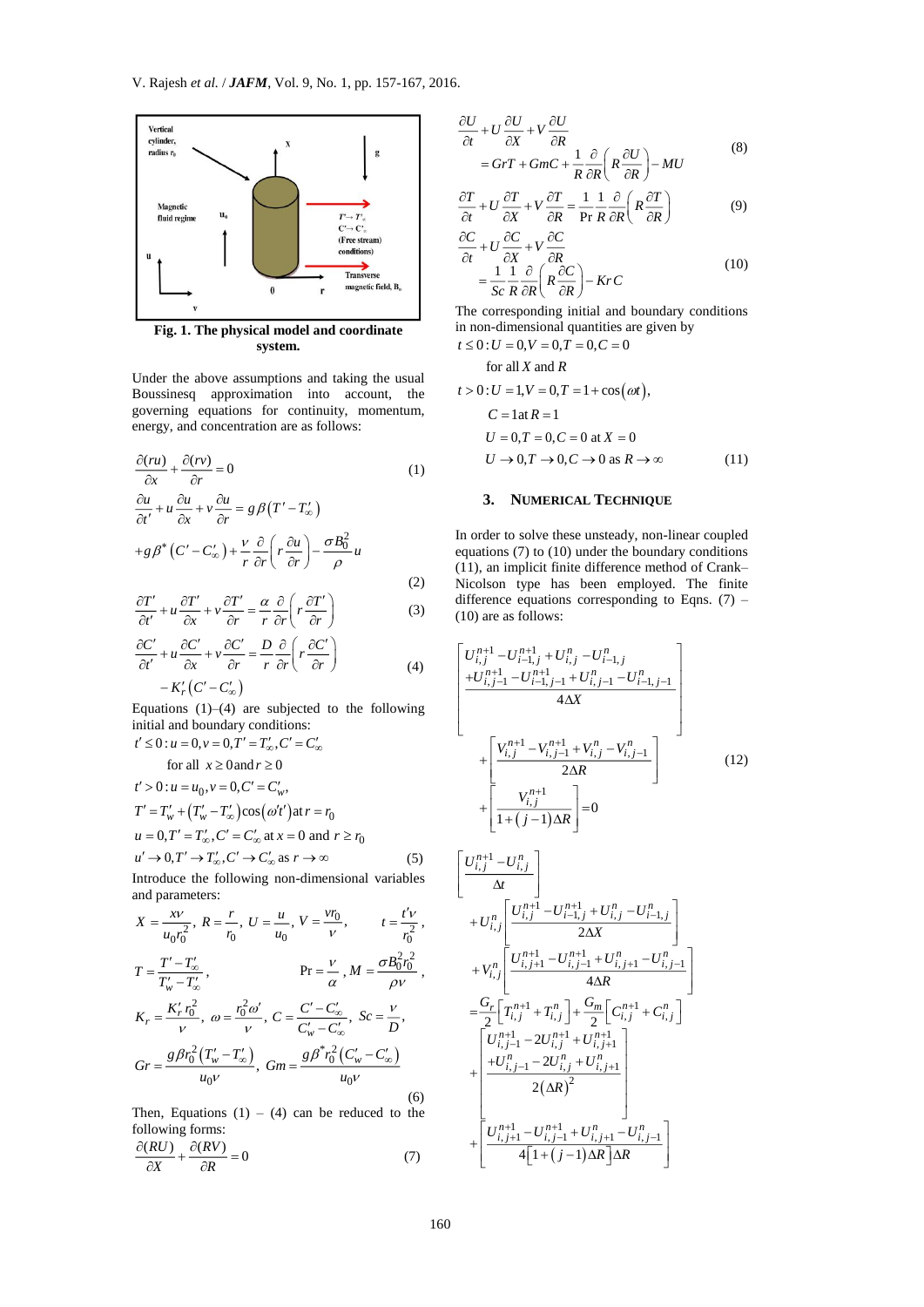$$
-M\left[\frac{U_{i,j}^{n+1} + U_{i,j}^{n}}{2}\right]
$$
\n(13)  
\n
$$
\left[\frac{T_{i,j}^{n+1} - T_{i,j}^{n}}{\Delta t}\right]
$$
\n+ $U_{i,j}^{n}\left[\frac{T_{i,j}^{n+1} - T_{i-1,j}^{n+1} + T_{i,j}^{n} - T_{i-1,j}^{n}}{2\Delta X}\right]$ \n+ $V_{i,j}^{n}\left[\frac{T_{i,j+1}^{n+1} - T_{i-1,j}^{n+1} + T_{i,j+1}^{n} - T_{i,j-1}^{n}}{4\Delta R}\right]$ \n
$$
+V_{i,j}^{n}\left[\frac{T_{i,j+1}^{n+1} - 2T_{i,j}^{n+1} + T_{i,j+1}^{n+1}}{4\Delta R}\right]
$$
\n
$$
= \left[\frac{T_{i,j-1}^{n+1} - 2T_{i,j}^{n+1} + T_{i,j+1}^{n}}{2\Pr(\Delta R)^{2}}\right]
$$
\n
$$
+ \left[\frac{T_{i,j+1}^{n+1} - T_{i,j-1}^{n+1} + T_{i,j+1}^{n}}{4\Pr[\left[1 + (j-1)\Delta R\right]\Delta R}\right]
$$
\n(14)  
\n
$$
\left[\frac{C_{i,j}^{n+1} - C_{i,j}^{n}}{\Delta t}\right]
$$
\n+ $U_{i,j}^{n}\left[\frac{C_{i,j}^{n+1} - C_{i-1,j}^{n+1} + C_{i,j}^{n} - C_{i-1,j}^{n}}{2\Delta X}\right]$ \n+ $V_{i,j}^{n}\left[\frac{C_{i,j-1}^{n+1} - C_{i,j+1}^{n+1} + C_{i,j+1}^{n} - C_{i,j-1}^{n}}{4\Delta R}\right]$ \n
$$
+ V_{i,j}^{n}\left[\frac{C_{i,j-1}^{n+1} - 2C_{i,j}^{n+1} + C_{i,j+1}^{n} - C_{i-1,j}^{n}}{4\Delta R}\right]
$$
\n
$$
- K\left[\frac{C_{i,j+1}^{n+1} - C_{i,j-1}^{n+1} + C_{i,j+1}^{n} - C_{i,j-1}^{n}}{4S\epsilon[\left[1 +
$$

$$
\begin{bmatrix}\nC_{i,j}^{n+1} - C_{i,j}^{n} \\
\Delta t\n\end{bmatrix}\n+ U_{i,j}^{n} \begin{bmatrix}\nC_{i,j}^{n+1} - C_{i-1,j}^{n+1} + C_{i,j}^{n} - C_{i-1,j}^{n} \\
2\Delta X\n\end{bmatrix}\n+ V_{i,j}^{n} \begin{bmatrix}\nC_{i,j+1}^{n+1} - C_{i,j-1}^{n+1} + C_{i,j+1}^{n} - C_{i,j-1}^{n} \\
4\Delta R\n\end{bmatrix}\n= \begin{bmatrix}\nC_{i,j-1}^{n+1} - 2C_{i,j}^{n+1} + C_{i,j+1}^{n+1} \\
+C_{i,j-1}^{n} - 2C_{i,j}^{n} + C_{i,j+1}^{n} \\
2Sc(\Delta R)^{2}\n\end{bmatrix}\n+ \begin{bmatrix}\nC_{i,j+1}^{n+1} - C_{i,j-1}^{n+1} + C_{i,j+1}^{n} - C_{i,j-1}^{n} \\
4Sc\left[1 + (j-1)\Delta R\right]\Delta R\n\end{bmatrix}\n-Kr \begin{bmatrix}\nC_{i,j}^{n+1} + C_{i,j}^{n}\n\end{bmatrix}
$$
\n(15)

The region of integration is considered as a rectangle with sides  $Xmax = 1.0$  and  $Rmax = 20.0$ , where R*max* corresponds to  $R \rightarrow \infty$  which lies very well outside the momentum, thermal and concentration boundary layers. Here, the subscript  $i$  - designates the grid point along the X-direction,  $j$  - along the R-direction and the superscript  $n$ along the t-direction. During any one-time step, coefficients  $U_{i,j}^n$  and  $V_{i,j}^n$  appearing in the difference equations are treated as constants. The values of U*,* V*,* T and *C* are known at all grid points at  $t = 0$  from the initial conditions. The computations of U, V, T and C at time level  $(n+1)$ 

using the known values at previous time level (n) are calculated as follows: The finite difference equation (15) at every internal nodal point on a particular  $i$ -level, constitute a tri-diagonal system of equations. Such a system of equations is solved by Thomas algorithm as described in Carnahan et al. (1969). Thus, the values of *C* are found at every nodal point on a particular  $\vec{l}$  at  $(n+1)$ <sup>th</sup> time level. Similarly the values of *T* are calculated from Eq. (14). Using the values of *C* and *T* at  $(n+1)$  <sup>th</sup> time level in Eq. (13), the values of *U* at  $(n+1)$ <sup>th</sup> time level are found in a similar manner. Thus the values of *C*, *T* and *U* are known on a particular  $\vec{l}$  -level. The values of V are calculated explicitly using Eq. (12) at every nodal point on a particular  $\vec{l}$  -level at  $(n+1)$  <sup>th</sup> time level. This process is repeated for various  $\dot{l}$  -levels. Thus the values of  $C$ ,  $T$ , U and V are known at all grid points in the rectangular region at  $(n+1)$  <sup>th</sup> time level. After experimenting with a few sets of mesh sizes, the mesh sizes are fixed at the level  $\Delta X = 0.02$  and  $\Delta R = 0.2$  with the time step  $\Delta t = 0.02$ . In this case, the spatial mesh sizes are reduced by 50% in one direction. Then, the results in both directions *X* and *R* are compared. It is observed that, when the mesh size is reduced by 50% in the *R*-direction, the results differ in the fifth place after the decimal point; while when the mesh sizes are reduced by 50% in the *X*-direction or in both directions *X* and *R*, the results are correct to the fourth decimal place. Therefore, these mesh sizes are considered to be appropriate for calculations. The finite difference scheme is unconditionally stable as discussed in Ganesan and Rani (1998).

The truncation error in the finite-difference approximation is  $O(\Delta t^2 + \Delta R^2 + \Delta X)$  and it tends to zero as Δ*t*, Δ*R*, and Δ*X* tend to zero. Therefore, the scheme is compatible. The stability and the compatibility ensure the convergence.

### **4. RESULTS AND DISCUSSION**

During the initial period, the body forces have not had sufficient time to generate any appreciable motion in the fluid. Hence, both velocity components are negligible for small time *t*. During this initial transient regime, the heat transfer process is dominated by pure heat conduction. The temperature distribution at early times is, therefore, the same as the transient conduction problem in a semi-infinite solid. The temperature distribution in a semi-infinite solid is given by the following equation (Schlichting (1979) and Carslaw and Jaeger (1959)),

$$
T' = \left(\frac{r_0}{r}\right)^{1/2} erfc\left(\frac{r - r_0}{2\sqrt{at'}}\right)
$$
 (16)

with the initial and boundary conditions:

$$
t' \le 0: \quad T' = T'_{\infty} \quad \text{for all} \quad r
$$
  

$$
t' > 0: \quad T' = T'_{w} \quad \text{at} \quad r = r_{0}
$$

By introducing the non-dimensional quantities defined in Eq. (6), the transient temperature distribution in a semi-infinite solid can be written as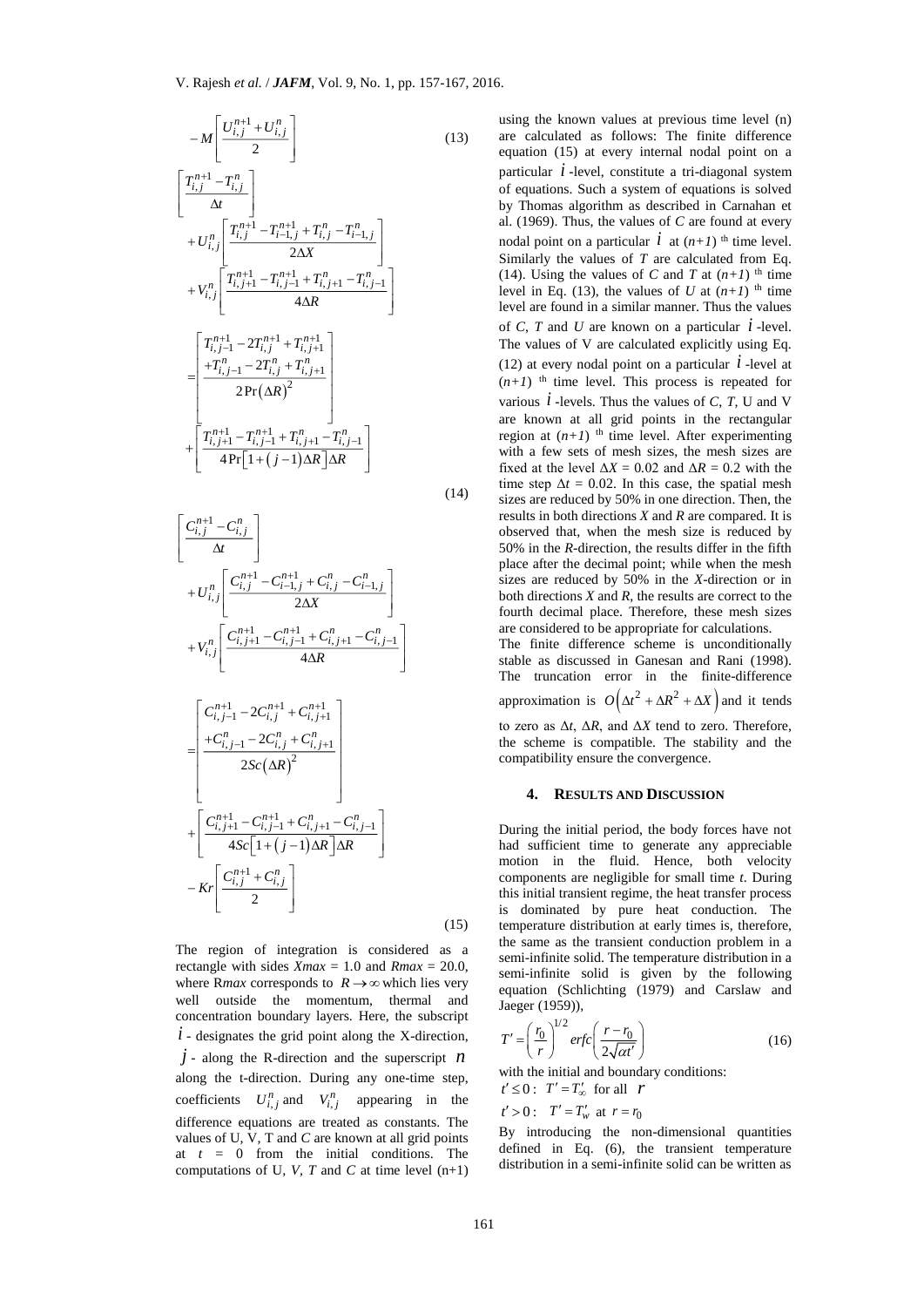$$
T = R^{-1/2} erfc\left(\frac{R-1}{2\sqrt{t/Pr}}\right)
$$
 (17)

with the initial and boundary conditions:

 $t \leq 0$ :  $T = 0$  for all *R* 

 $t > 0$ :  $T = 1$  at  $R = 1$ 

Figure 2 shows the comparison between the transient temperature distribution calculated by Eq. (17) and by the current finite difference method (when  $\omega t = \pi / 2$ ) at two different early times. They are found to be in excellent agreement and this shows that the current finite difference method is valid for this type of transient problem.





<sup>1/2</sup> erfc  $\frac{R-1}{2}$ <br>
<sup>1/2</sup> erfc  $\left(\frac{R-1}{2\sqrt{t+1}}\right)$  (17)<br>
initial and boundary conditions:<br>
T = 0 for all R<br>
T = 1 at R = 1<br>
17 0 for all R<br>
T = 1 at R = 1<br>
2 shows the comparison between the<br>
12 at two difference c In order to study the behaviour of velocity *u*, temperature T and concentration C fields, a comprehensive numerical computation is carried out for various values of the parameters that describe the flow characteristics and the results are reported in terms of graphs. To be more realistic, all the computations are carried out for  $Pr = 0.71$  (i.e., for air), 7 (i.e., for water) and the corresponding values of *Sc* are chosen such that they represent water vapour (0.6), carbon dioxide (0.94) at temperature  $25^{\circ}C$ and 1 atmospheric pressure. Grashof number (Gr) for heat transfer is chosen to be  $Gr = 2, 5$ , and the solutal Grashof number (Gm) for mass transfer  $Gm = 2, 5$ , which corresponds to the case of cooling of the surface. Magnetic field parameter  $M = 2, 5$ , Chemical reaction parameter  $K = 2$ , 5 and phase angle  $\omega t = \pi / 2$ ,  $\pi / 3$ .

The transient velocity profiles for various values of Magnetic field parameter M, Chemical reaction parameter Kr and phase angle  $\omega t$  are presented in Fig. 3. It is observed from Fig. 3 that as the magnetic parameter M increases, the flow rate retards and thereby results in to a decrease in the velocity profiles. Thus momentum boundary layer thickness decreases with increasing values of M. The reason behind this phenomenon is that application of magnetic field to an electrically conducting fluid gives rises to a resistive type force called the Lorentz force. This force has the tendency to slow down the motion of the fluid in the boundary layer. It is also observed from Fig. 3 that fluid velocity u decreases on increasing Chemical reaction parameter in the boundary layer

region. This implies that Chemical reaction parameter decelerates fluid velocity. It is found that an increase in the phase angle  $\omega t$  leads to a fall in the fluid velocity. It is also noticed from Fig. 3 that fluid velocity is maximum in the vicinity of the cylinder surface and then decreases properly on increasing boundary layer coordinate R to approach the free stream value for all M, Kr and  $\omega t$ .



**Fig. 3. Transient velocity profiles at X=1.0 for**  different M, Kr,  $\omega t$ .

The transient velocity profiles for various values of thermal Grashof number Gr, mass Grashof number Gm and Schmidt number Sc are presented in Fig. 4. Since Grashof number Gr signifies the relative effects of thermal buoyancy force to viscous hydrodynamic force in the boundary layer region, it is observed from Fig. 4 that an increase in Gr leads to an increase in fluid velocity in the boundary layer region. This implies that thermal buoyancy force tends to accelerate fluid flow. It is also observed that the velocity of fluid increases with increase in Gm. It is due to the fact that increase in the values of mass Grashof number has the tendency to increase the mass buoyancy effect. This gives rise to an increase in the induced flow. It is also observed from Fig. 4 that the velocity decreases with increasing Schmidt number in the boundary layer region. An increasing Schmidt number implies that viscous forces dominate over the diffusion effects. Schmidt number in free convection flow regimes, in fact, represents the relative effectiveness of momentum and mass transport by diffusion in the velocity (momentum) and concentration (species) boundary layers. Therefore an increase in Sc will counter-act momentum diffusion since viscosity effects will increase and molecular diffusivity will be reduced. The flow will therefore be decelerated with a rise in Sc.

Figure 5 reveals the effects of t and Pr on the transient velocity profiles. It is evident from the figure that the velocity increases with an increase in time for both air and water. Furthermore, the velocity attains its maximum value in the vicinity of the cylinder and then fades away. The magnitude of velocity for  $Pr =$ 0.71 is much higher than that of  $Pr = 7$ . Physically, this is possible because fluids with high Prandtl numbers have high viscosity and hence move slowly.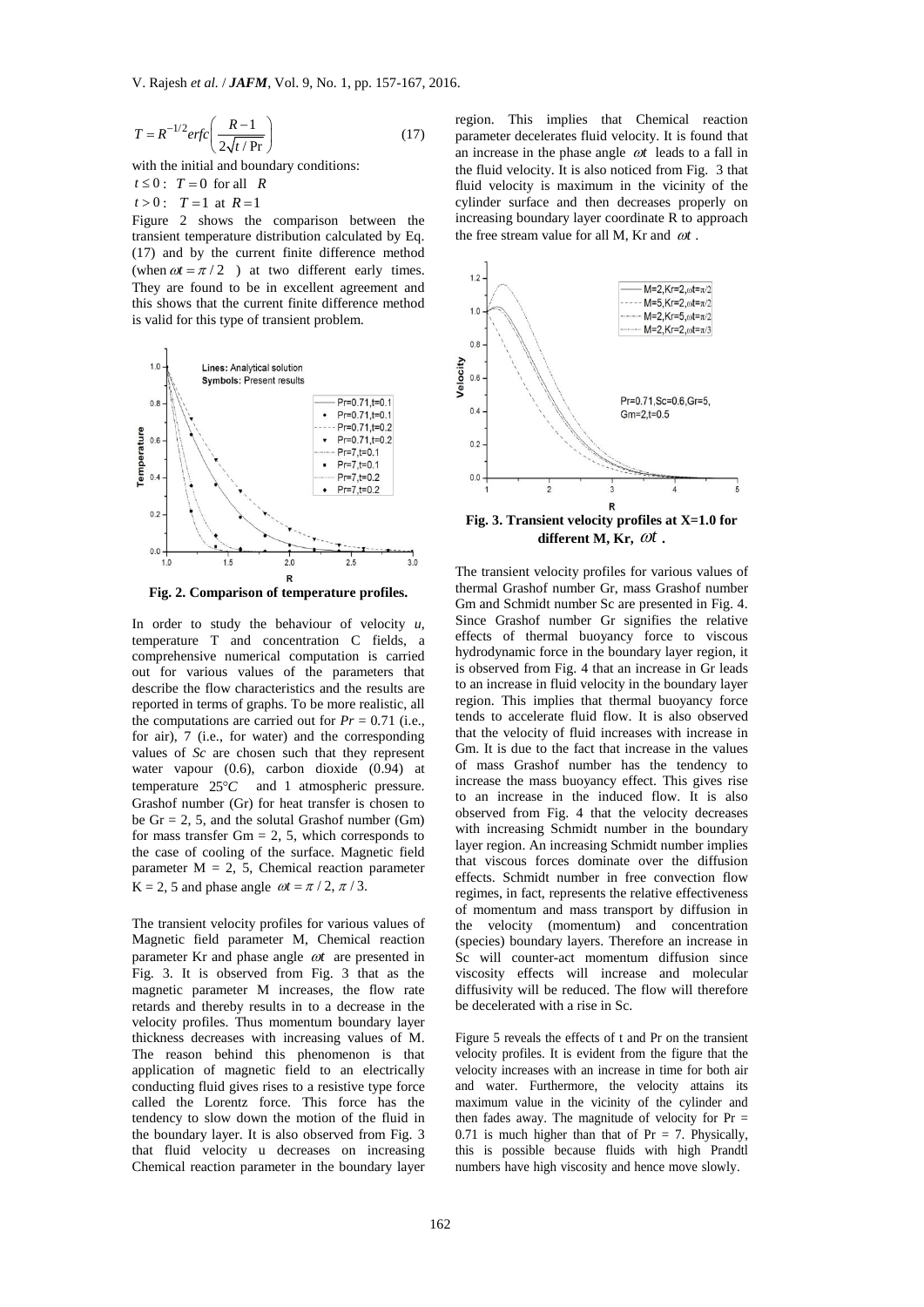

**Fig. 4. Transient velocity profiles at X=1.0 for different Gr, Gm, Sc.**



**different Pr, t.**

Figure 6 displays the transient temperature profiles against R for different Pr,  $\omega t$  and t. The magnitude of temperature is maximum at the cylinder and then decays to zero asymptotically. The temperature falls owing to an increase in the value of *ω*t for air (Pr = 0.71). The magnitude of temperature for air ( $Pr =$ 0.71) is greater than that for water ( $Pr = 7$ ); this is due to the fact that the thermal conductivity of fluid decreases with increasing Pr, resulting in a decrease in thermal boundary layer thickness. It is also evident from the figure that the temperature increases with an increase in time for air  $(Pr =$ 0.71).



**Fig. 6. Transient temperature profiles at X=1.0 for different Pr,**  *t*, **t.**

The Concentration profiles for different values of Kr, Sc, *ot* and time t and are presented in Fig.7. It is noticed from Fig. 7 that the fluid concentration is maximum at the surface of the cylinder and it decreases on increasing boundary layer coordinate R to approach free stream value. It is observed from Fig. 7 that fluid concentration C decreases on increasing chemical reaction parameter Kr or Schmidt number Sc in the boundary layer region which implies that chemical reaction or Schmidt number tends to reduce fluid concentration. It is also noticed from Fig. 7 that fluid concentration C increases on increasing time t in the boundary layer region which implies that there is an enhancement in fluid concentration as time progresses. Also, it is found that the effect of  $\omega t$  on concentration is negligible.



**Fig. 7. Transient concentration profiles at X=1.0 for different Kr, Sc,** *t*, **t.**

Knowing the velocity, temperature and concentration profiles, it is important to study the local and average skin-friction, the rate of heat transfer and mass transfer. The local as well as average skin-friction, Nusselt number, and Sherwood number in terms of dimensionless quantities are given by

$$
\tau_x = -\left(\frac{\partial U}{\partial R}\right)_{R=1} \tag{18}
$$

$$
\overline{\tau} = -\int_{0}^{1} \left( \left( \frac{\partial U}{\partial R} \right)_{R=1} \right) dX \tag{19}
$$

$$
Nu_x = -X \left(\frac{\partial T}{\partial R}\right)_{R=1}
$$
 (20)

$$
\overline{Nu} = -\int_{0}^{1} \left( \left( \frac{\partial T}{\partial R} \right)_{R=1} \right) dX \tag{21}
$$

$$
Sh_x = -X \left(\frac{\partial C}{\partial R}\right)_{R=1} \tag{22}
$$

$$
\overline{Sh} = -\int_{0}^{1} \left( \left( \frac{\partial C}{\partial R} \right)_{R=1} \right) dX \tag{23}
$$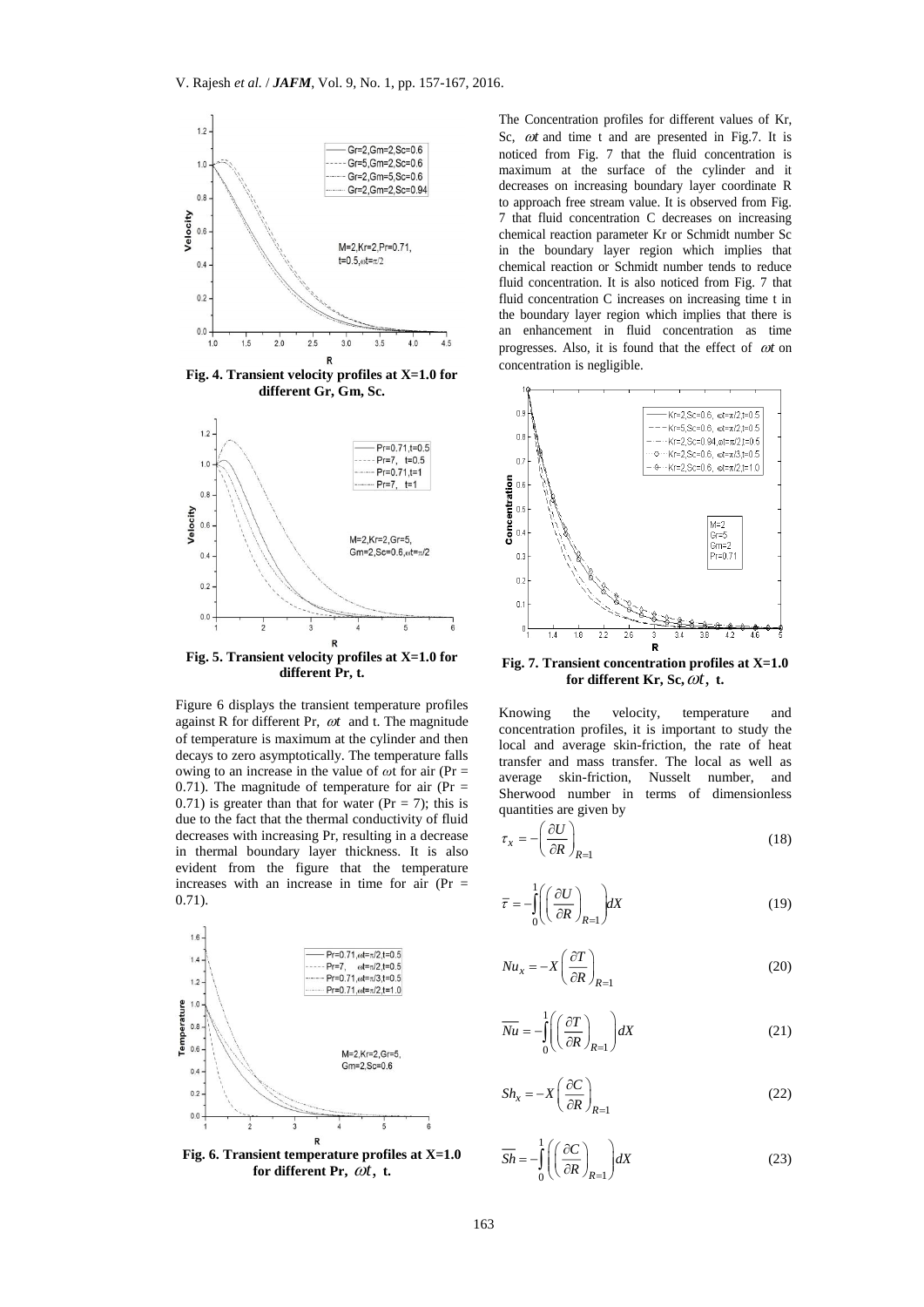The derivatives involved in Eqs. (18)– (23) are evaluated by using a *five-point approximation formula*. Then, the integrals are evaluated by using the *Newton-Cotes formula*.

Figs. 8 - 13 present the local and average values of skin friction for different *M, Kr, ost, Gr, Gm, Sc* and *Pr* values. It is observed from the Figs. 8-13, that the rise in  $M$ ,  $Kr$ ,  $Sc$ ,  $Pr$ ,  $\omega t$  increase the local and average values of the skin friction while an opposite effect is observed for *Gr* and *Gm.* It is also observed that the local skin friction is decreasing with increasing x or t values. But this decrease in local skin friction with t is negligible up to certain x value from x=0. Also the average skin friction is found to decrease exponentially with increasing time for all *M*, *Kr*,  $\omega t$ , *Gr*, *Gm*, *Sc* and *Pr* values.



**Fig. 8. Local skin-friction for different M,**   $\mathbf{Kr}, \omega t$ .



**Fig. 9. Local skin-friction for different Gr, Gm, Sc.**



**Fig. 10. Local skin-friction for different Pr, t.**



**Fig. 11. Average skin-friction for different M,**   $\mathbf{Kr}, \omega t$ .



**Fig. 12. Average skin-friction for different Gr, Gm, Sc.**



different Pr  $\omega t$ .

Figs**. 14 - 15** show the distributions of local and average values of Nusselt number with different Pr and  $\omega t$  values. Both local and average Nusselt number increase with the increasing values of Pr. Since an increase in Pr decreases the temperature profiles this will manifest with an escalation in the wall temperature gradient i.e. greater heat will be conveyed from the fluid to the wall. Heat transfer rates to the wall will therefore be elevated manifesting in a boost in Nusselt number. But the local and average values of Nusselt number decrease with the increasing values of  $\omega t$ .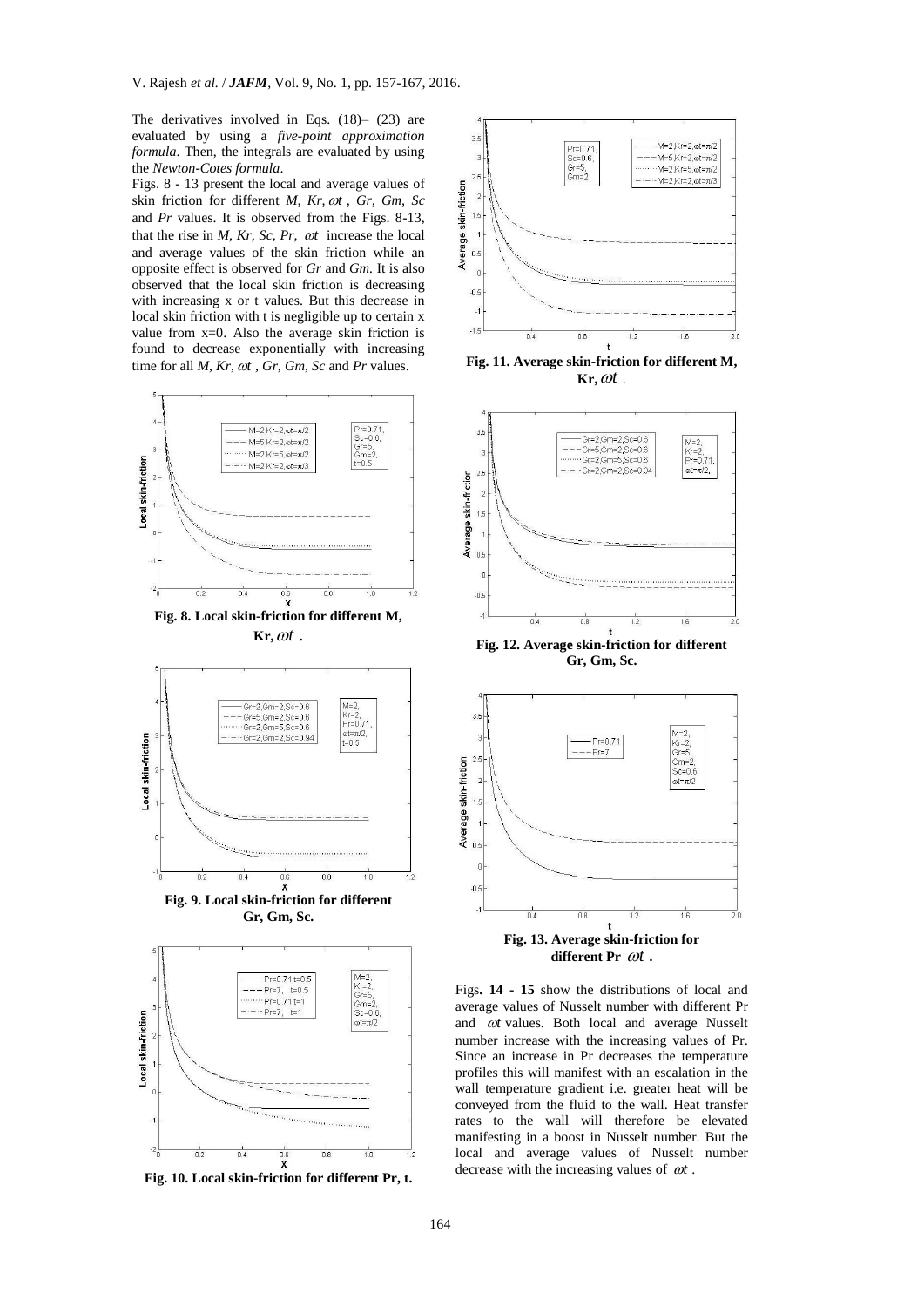





**Fig. 15. Average Nusselt number for different Pr,**

It is also noticed that local Nusselt number increases with increasing x and decreases with increasing time t. But this decrease in local Nusselt number in negligible up to certain x value from x=0. The average Nusselt number is found high initially and then it starts decreasing with increasing time up to certain value and then it remains constant.

Finally Figs**. 16-17** show the variation of local and average Sherwood number with different Kr, Sc and  $\omega t$  values. Consistently there is an ascent in both local and average Sherwood number with a rise in Schmidt number or chemical reaction parameter. Increasing Schmidt number or chemical reaction parameter depresses the concentration profiles and this implies greater diffusion of species to the wall i.e. an increase in concentration gradients at the wall. This rise in the concentration gradient increases the mass transfer, and hence increases the Sherwood number. It is also noticed that the increases in phase angle  $\omega t$  decrease the average values of the Sherwood number while this effect is negligible on the local Sherwood number*.* It is also clear from Figures that the local Sherwood number increases with increasing x, and decreases with increasing time. Lastly, the average Sherwood number is found to decrease with increasing time up to certain value and after that it remains constant.



**Fig. 16. Local Sherwood number for different**  $Kr, Sc, t, \omega t$ .



 $Kr, Sc, \omega t$ .

## **5. CONCLUSIONS**

A detailed numerical study has been carried out for the effects of chemical reaction of first order on the transient magneto hydrodynamics (MHD) free convective flow of an incompressible viscous electrically conducting fluid past a moving semiinfinite vertical cylinder with temperature oscillation. A family of governing partial differential equations is solved by an implicit finite difference scheme of Crank–Nicolson type, which is stable and convergent. The results are obtained for different values of chemical reaction parameter Kr, magnetic field parameter M, phase angle  $\omega t$ , thermal Grashof number Gr, mass Grashof number Gm, Schmidt number Sc and prandtl number Pr. Conclusions of this study are as follows.

- 1. Velocity increases with the increasing Gr, Gm and decreases with the increasing values of Kr, M, Sc, Pr and  $\omega t$ .
- 2. Temperature decreases with the increasing Pr and  $\omega t$ .
- 3. Concentration decreases with the increasing Kr and Sc.
- 4. Local and average skin friction increase with increasing  $M$ ,  $Kr$ ,  $Sc$ ,  $Pr$  and  $\omega t$ .
- 5. Local and average skin friction decrease with increasing *Gr* and *Gm.*
- 6. Local and average Nusselt number increase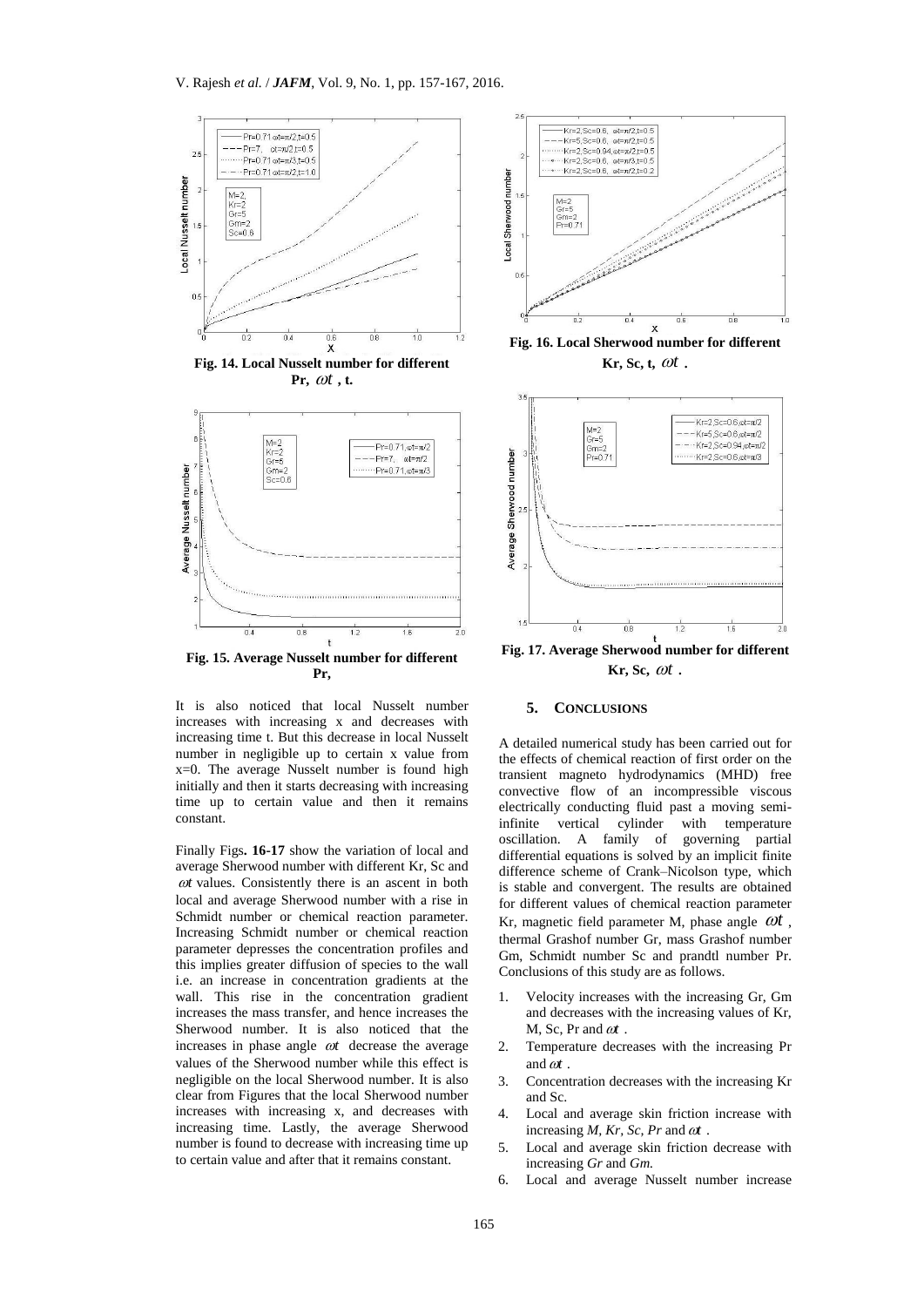with the increasing values of Pr.

- 7. Local and average Nusselt number decrease with the increasing values of  $\omega t$ .
- 8. Local and average values of Sherwood number increases with increasing Kr and Sc.
- 9. An increase in phase angle  $\omega t$  decreases the average Sherwood number, while this effect is negligible on the local Sherwood number*.*

### **ACKNOWLEDGEMENTS**

The authors are grateful to the Editor and Reviewers of this journal, for their constructive comments which have helped to improve the present article.

#### **REFERENCES**

- Arora, K. L. and P. R. Gupta (1972). Magnetohydrodyanmics flows between two rotating coaxial cylinders under radial magnetic field. *Physics of Fluids* 15(6), 1146-1147.
- Bisht, V., M. Kumar and Z. Uddin (2011). Effects of Variable Thermal Conductivity and Chemical Reaction on Steady Mixed Convection Boundary Layer Flow with Heat and Mass Transfer Inside a Cone due to a Point Sink. *Journal of Applied Fluid Mechanics.* 4(4), 59-63.
- Carnahan, B., H. A. Luther and J. O. Wilkes (1969). *Applied Numerical Methods*, John Wiley & Sons, New York.
- Carslaw, H. S. and J. C. Jaeger (1959). *Conduction of Heat in Solids.* Oxford Univ. Press, London.
- Chambre, P. L. and J. D. Young (1958). On the diffusion of a chemically reactive species in a laminar boundary layer flow. *The Physics of Fluids. 1, 48-54.*
- Chamkha, A. J. and S. E. Ahmed (2011). Similarity Solution for Unsteady MHD Flow Near a Stagnation Point of a Three-Dimensional Porous Body with Heat and Mass Transfer, Heat Generation/Absorption and Chemical Reaction. *Journal of Applied Fluid Mechanics.* 4(2), 87-94.
- Choudhury, R. and S. Kumar Das (2014). Visco-Elastic MHD Free Convective Flow through Porous Media in Presence of Radiation and Chemical Reaction with Heat and Mass Transfer. *Journal of Applied Fluid Mechanics* 7(4), 603-609.
- Das, U. N., R. K. Deka and V. M. Soundalgekar (1994). Effects of mass transfer on flow past an impulsively started infinite vertical plate with constant heat flux and chemical reaction. *Forschung in Ingenieurwsen 60, 284-287.*
- Das, U. N., R. K. Deka and V. M. Soundalgekar

(1999). Effects of mass transfer on flow past an impulsively started infinite vertical plate with chemical reaction. *The Bulletin of GUMA. 5, 13-20.* 

- Das, U. N., R. K. Deka and V. M. Soundalgekar (1999). Transient free convection flow past an infinite vertical plate with periodic temperature variation. *Journal of Heat Transfer* 121, 1091– 1094.
- Emerly-Ashly, F. (1963). The effect of magnetic field upon the free convection of a conducting fluid. *Journal of Heat Transfer* 85(2), 119–124.
- Ganesan, P. and H. P. Rani (1998). Transient natural convection along vertical cylinder with heat and mass transfer*. Heat and Mass transfer 33, 449-455.*
- Ganesan, P. and P. Loganathan (2001). Unsteady free convection flow over a moving vertical cylinder with heat and mass transfer. *Heat and Mass Transfer* 37(1), 59-65.
- Hossain, M. A. (1988). Simultaneous heat and mass transfer on oscillatory free convection boundary layer flow. *International Journal of Energy Research* 12, 205-206.
- Kao, T. T. (1976). Locally non-similar solution for laminar free convection adjacent to a vertical wall. *Journal of Heat Transfer* 98, 321-322.
- Kishore, P. M., V. Rajesh and S. V. K. Varma (2010). The effects of thermal radiation and viscous dissipation on MHD heat and mass diffusion flow past a surface embedded in a porous medium. *Int. J. of Appl. Math and Mech.* 6(11), 79-97.
- Kumari, M. and G. Nath (1999). Development of two-dimensional boundary layer with an applied magnetic field due to impulsive motion. *Indian Journal of Pure and Applied Mathematics* 30(7), 695-708.
- Li, J., D. B. Ingham and I. Pop (2001). Natural convection from a vertical plate with a surface temperature oscillation. *International Journal of Heat and Mass Transfer* 44, 2311-2322.
- Loganathan, P., M. Kannan and P. Ganesan (2011). MHD effects on free convection flow over a moving semi-infinite vertical cylinder with temperature oscillation. *Appl. Math. Mech. – Engl. Ed. 32(11), 1367-1376.*
- Muthucumaraswamy, R. and P. Ganesan (2000). On impulsive motion of a vertical plate with heat flux and diffusion of chemically reactive species. *Forschung im Ingenieurwesen. 66, 17- 23.*
- Na, T. Y. (1978). Numerical solution of natural convection flow past a non-isothermal vertical flat plate. *Applied Scientific Research* 33, 519-